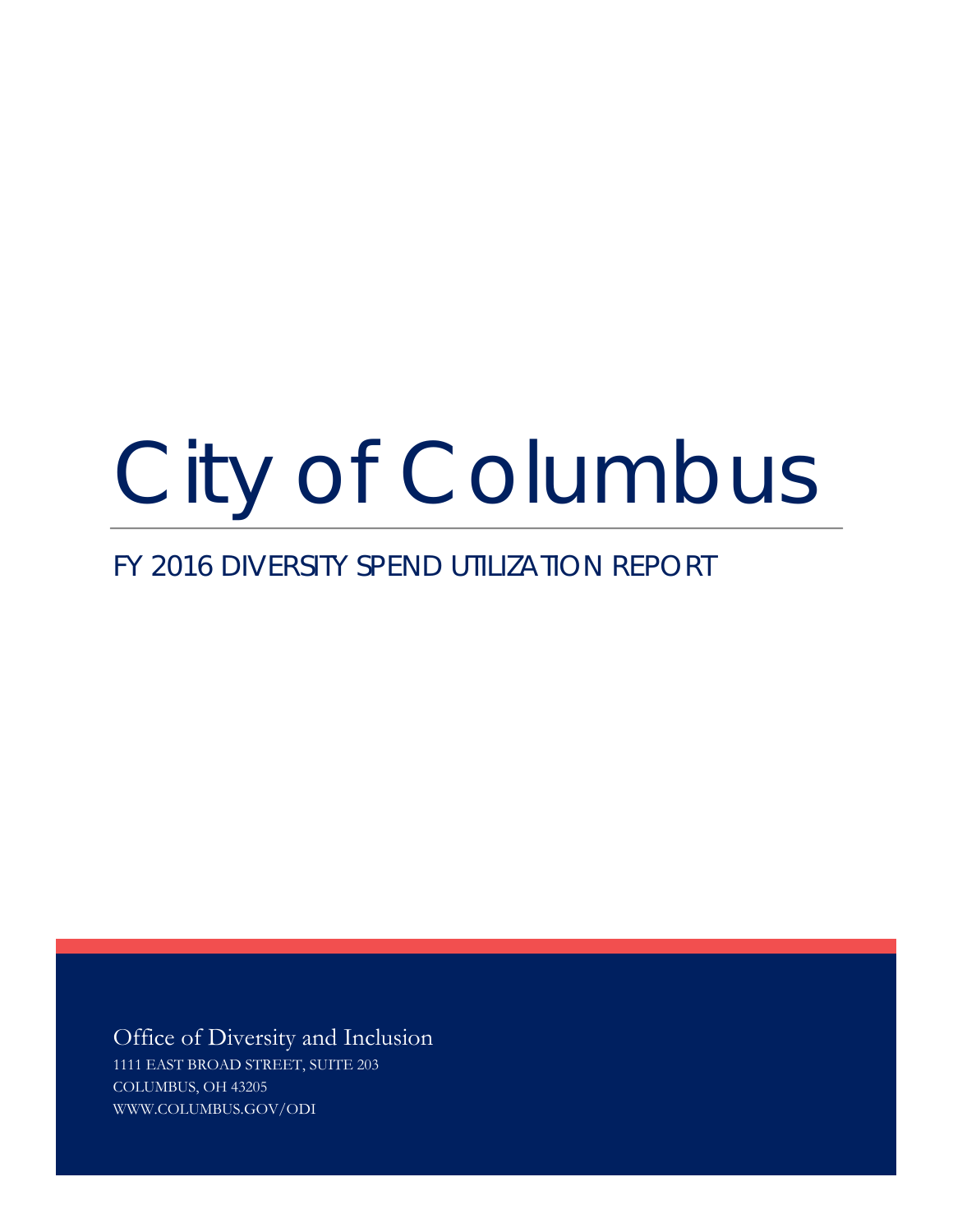City's 2016 spend utilization of diverse suppliers.





The Officer of Diversity and Inclusion is pleased to provide a report of the<br>
City's 2016 spend utilization of diverse suppliers.<br>
Officer, Stephen Francis, Esq., The Mayor's Officer and Chief Diversity<br>
Officer, Stephen F Under the leadership of Mayor Andrew J. Ginther and Chief Diversity Officer, Stephen Francis, Esq., The Mayor's Office of Diversity and Inclusion (ODI) is responsible for supporting Mayor Ginther and his Cabinet Leadership Team by leading diversity and inclusion management within the City of Columbus.

The ODI will focuses its work within four (4) pillars of diversity and inclusion management: Workforce Diversity, Supplier Diversity, Diverse Outreach and Internal Diverse Leadership, Commitment and Communication; all necessary for building Columbus into *America's Equal Opportunity City*.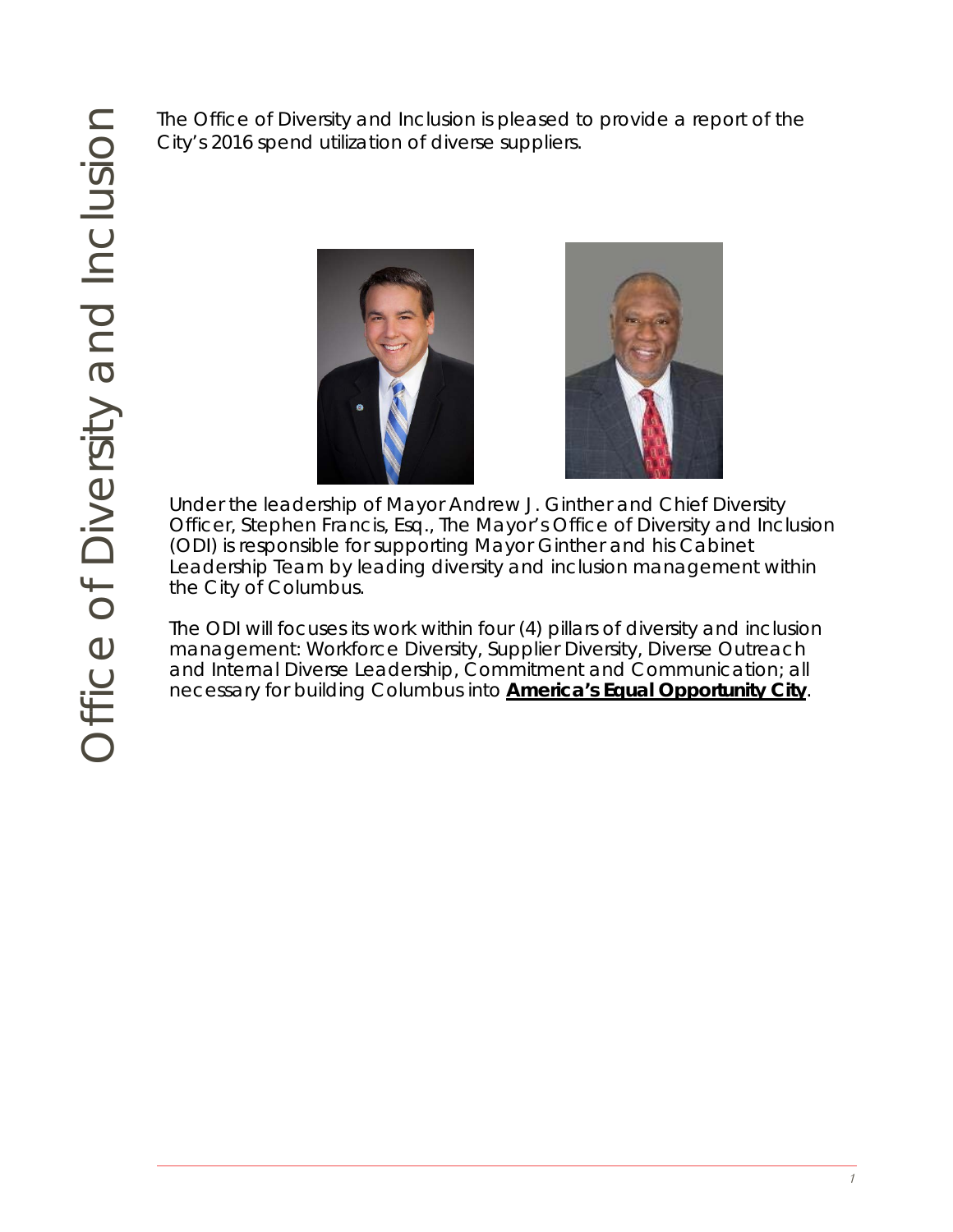

# **2016 Supplier Diversity Utilization Report**

| <b>Total Addressable</b><br>Spend           |                      |                                                 | \$534,224,139.52 |
|---------------------------------------------|----------------------|-------------------------------------------------|------------------|
| <b>Tier 1 Diverse Spend</b>                 |                      |                                                 | \$26,975,166.60  |
|                                             |                      | Tier 2 (Subcontracting)                         | \$18,128,613.86  |
|                                             |                      | <b>Total Diverse Spend</b>                      | \$45,103,780.46  |
|                                             |                      | <b>Overall Percentage</b><br><b>Utilization</b> | 8.44%            |
|                                             | 2016 Total           | 2016                                            |                  |
| Department                                  | Addressable<br>Spend | <b>MFBE Payments</b>                            | 2016 U%          |
| <b>Building and Zoning</b>                  | \$1,432,112.45       | \$1,009,712.11                                  | 70.51%           |
| <b>Civil Service</b>                        | \$182,502.05         | \$15,633.22                                     | 8.57%            |
| Development                                 | \$5,980,929.08       | \$782,400.65                                    | 13.08%           |
| Education                                   | \$664,260.18         | \$26,200.00                                     | 3.94%            |
| <b>Finance and Mgt</b>                      | \$79,519,853.76      | \$3,685,172.22                                  | 4.63%            |
| <b>Health</b>                               | \$3,217,859.84       | \$404,008.93                                    | 12.56%           |
| <b>Human Resources</b>                      | \$6,140,487.45       | \$604,917.93                                    | 9.85%            |
| Mayor's Office                              | \$205,455.84         | \$78,975.03                                     | 38.44%           |
| * Neighborhoods                             | \$497.59             | \$0.00                                          | 0.00%            |
| <b>Public Safety</b>                        | \$38,124,851.01      | \$599,999.25                                    | 1.57%            |
| <b>Public Service</b>                       | \$115,740,295.97     | \$4,314,259.98                                  | 3.73%            |
| <b>Public Utilities</b>                     | \$230,466,660.02     | \$30,705,731.21                                 | 13.32%           |
| <b>Recreation and Parks</b>                 | \$29,375,048.72      | \$1,600,952.63                                  | 5.45%            |
| Technology                                  | \$15,850,748.52      | \$958,489.22                                    | 6.05%            |
| * Dept of Neighborhoods is a new department |                      |                                                 |                  |
| <b>Elected Officials</b>                    |                      |                                                 |                  |

| <b>Elected Officials</b> |                |              |          |
|--------------------------|----------------|--------------|----------|
| <b>City Attorney</b>     | \$1,061,959.37 | \$109,370.27 | 10.30%   |
| <b>City Auditor</b>      | \$3,029,877.76 | \$130,567.15 | 4.31%    |
| <b>City Council</b>      | \$93,487.82    | \$1,205.00   | 1.29%    |
| <b>City Treasurer</b>    | \$30,504.18    | \$0.00       | $0.00\%$ |
| Mun. Court-Clerk         | \$1,243,334.92 | \$26,693.26  | 2.15%    |
| Mun. Court and Judges    | \$1,863,412.99 | \$49,492.40  | 2.66%    |
|                          |                |              |          |

**Totals \$534,224,139.52 \$45,103,780.46 8.44%**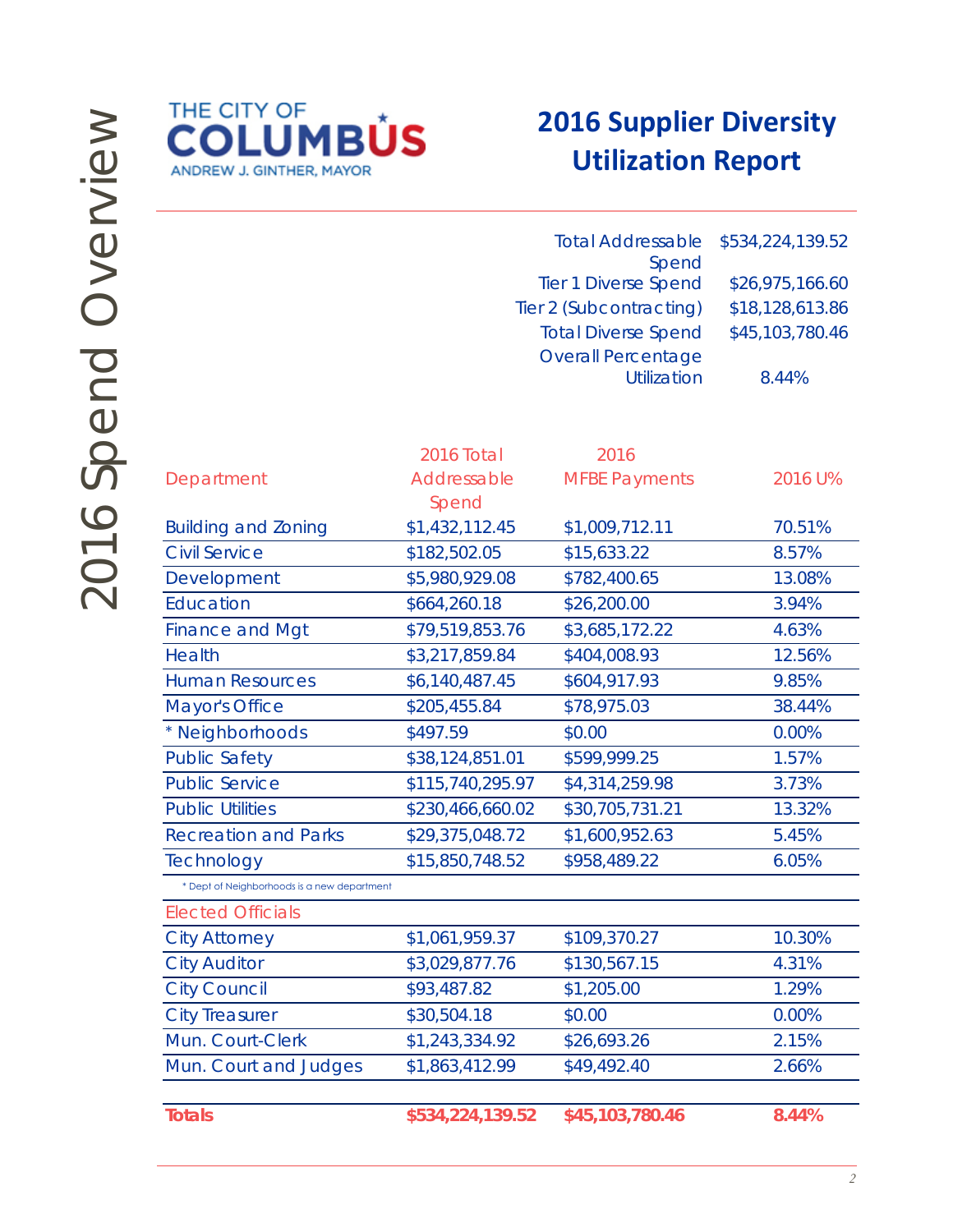# 2016 Spend Overview

In calendar year 2016, the City of Columbus directly contracted for services for a total of \$534,224,139.52 Below is a breakdown of that spend.



Total spend is further broken down by department as follows:

# **Department Spend As % of Overall Addressable Spend**



\* Departments not listed represent less than <1% of the overall total addressable spend for the Ctiy.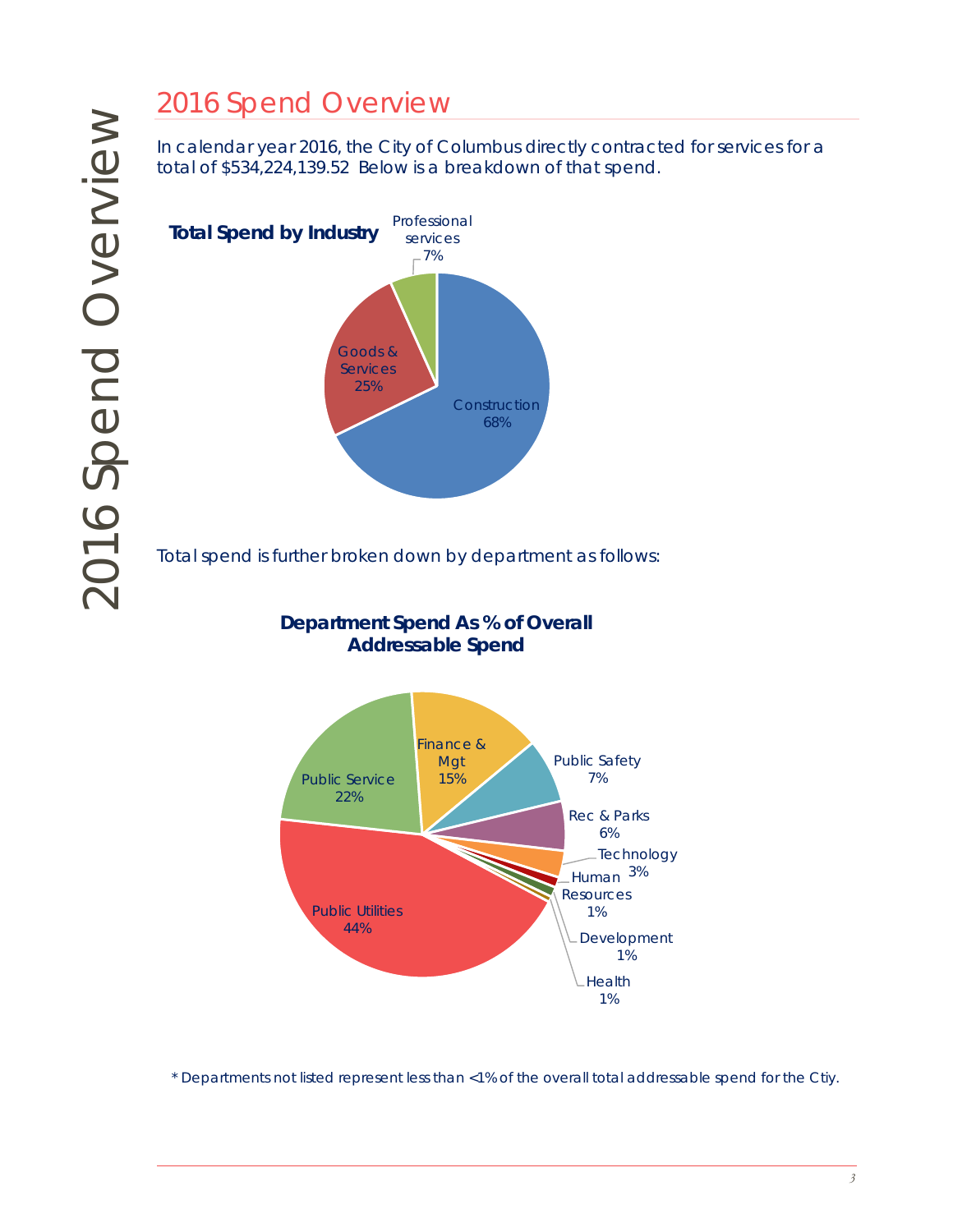# 2016 Diversity Utilization Snapshot

Tier 1 Minority and Female Business Owned (MFBE) spend is below.



**Total MFBE Spend by Dept**

### **Total MFBE Spend as % of Total Addressable Spend**



### **2016 REPORT HIGHLIGHTS**

- ∗ *2016 MFBE spend is the highest in the City of Columbus since 2009.*
- ∗ *A year-over-year analysis of 2015 and 2016 diversity spend reflects an increase of \$1.75 million in total diverse spend with minority and female owned businesses.*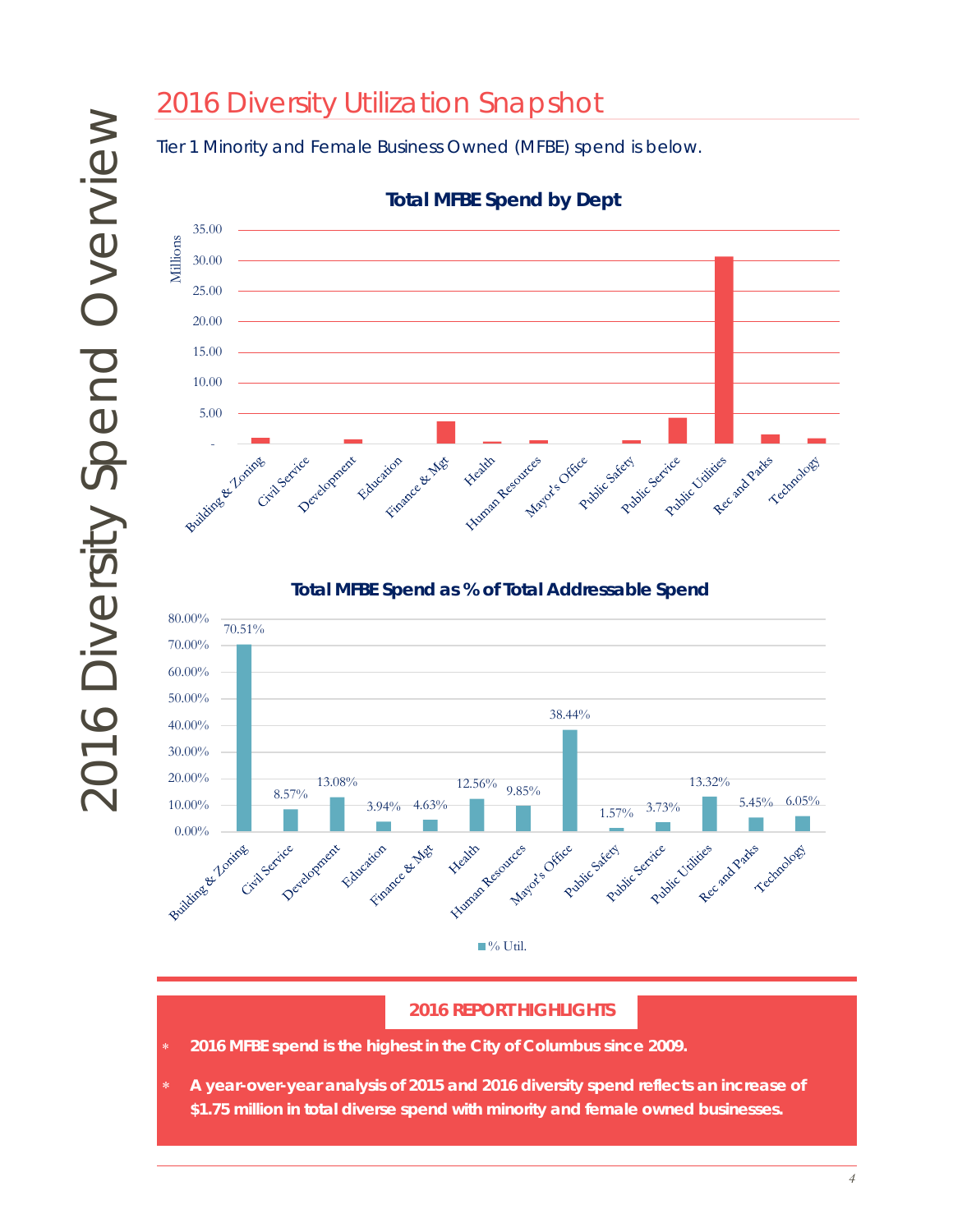| \$1,432,112.45 | <b>Total Addressable</b>    |
|----------------|-----------------------------|
|                | Spend                       |
| \$1,009,712.11 | <b>Tier 1 Diverse Spend</b> |
|                | Tier 2 (Subcontracting)     |
| \$1,009,71211  | <b>Total Diverse Spend</b>  |
|                | <b>Overall Percentage</b>   |
| 70.51%         | Utilization                 |
|                |                             |



### **Diversity Spend by Race/Ethnicity and Gender**

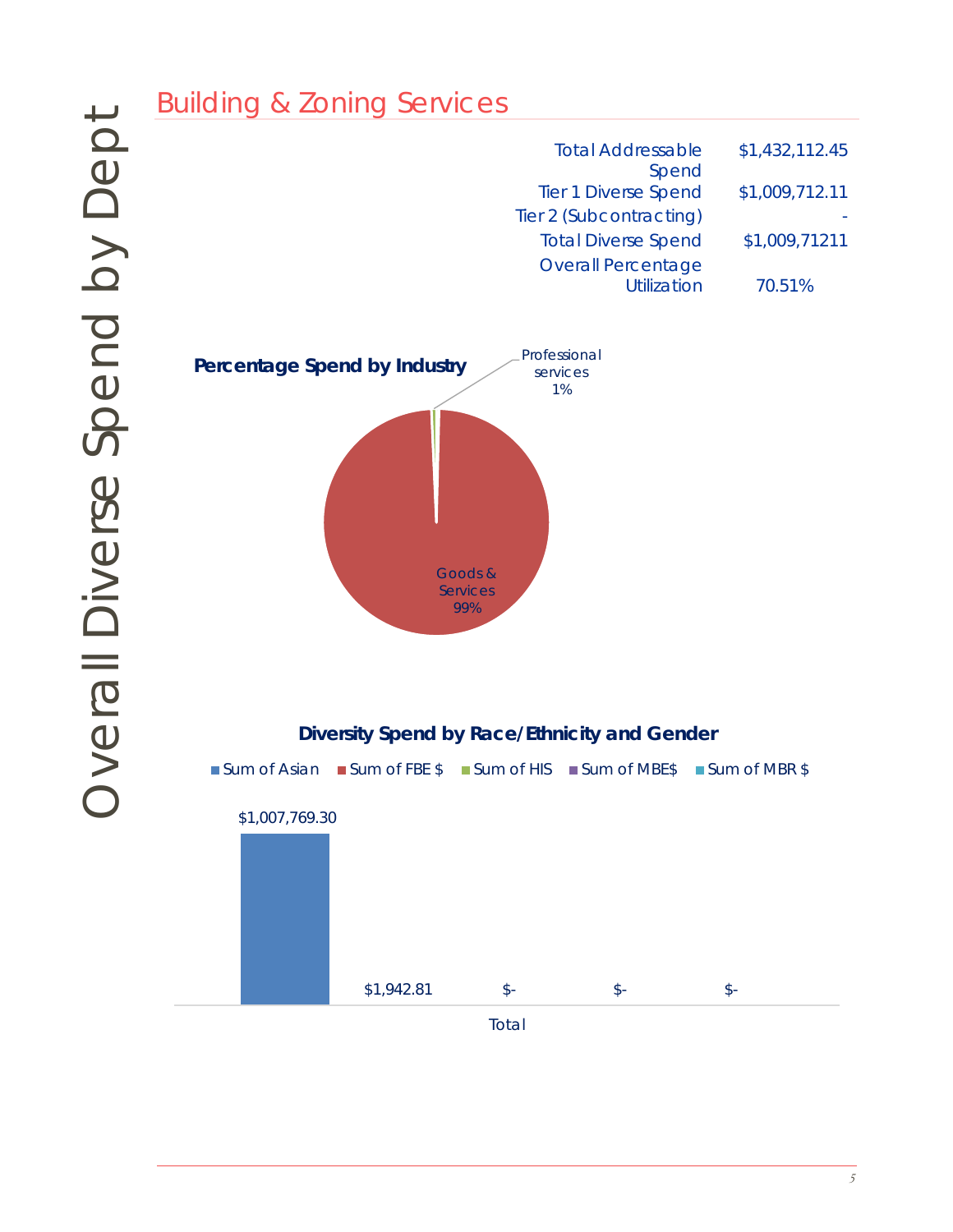| <b>Total Addressable</b>                 | \$182,502.05 |
|------------------------------------------|--------------|
| Spend<br><b>Tier 1 Diverse Spend</b>     | \$15,633.22  |
| Tier 2 (Subcontracting)                  |              |
| <b>Total Diverse Spend</b>               | \$15,633.22  |
| <b>Overall Percentage</b><br>Utilization | 8.57%        |

**Percentage Spend by Industry**



### **Diversity Spend by Race/Ethnicity and Gender**

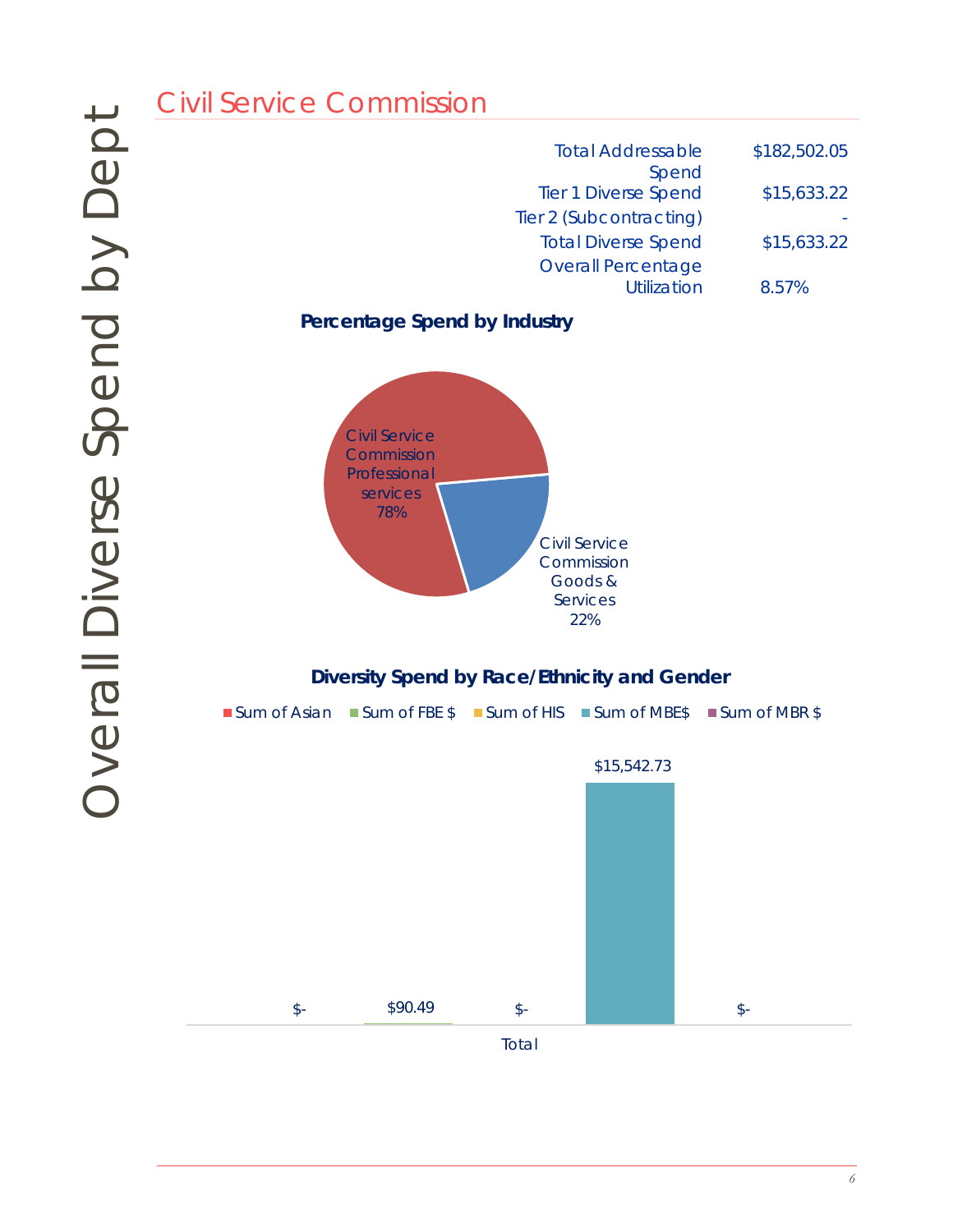| <b>Total Addressable</b>             | \$5,980,929.08 |
|--------------------------------------|----------------|
| Spend<br><b>Tier 1 Diverse Spend</b> | \$782,400.65   |
| Tier 2 (Subcontracting)              |                |
| <b>Total Diverse Spend</b>           | \$782,400.65   |
| <b>Overall Percentage</b>            |                |
| <b>Utilization</b>                   | 13.08%         |

### **Percentage Spend by Industry**



# **Diversity Sped by Race/Ethnicity and Geder**

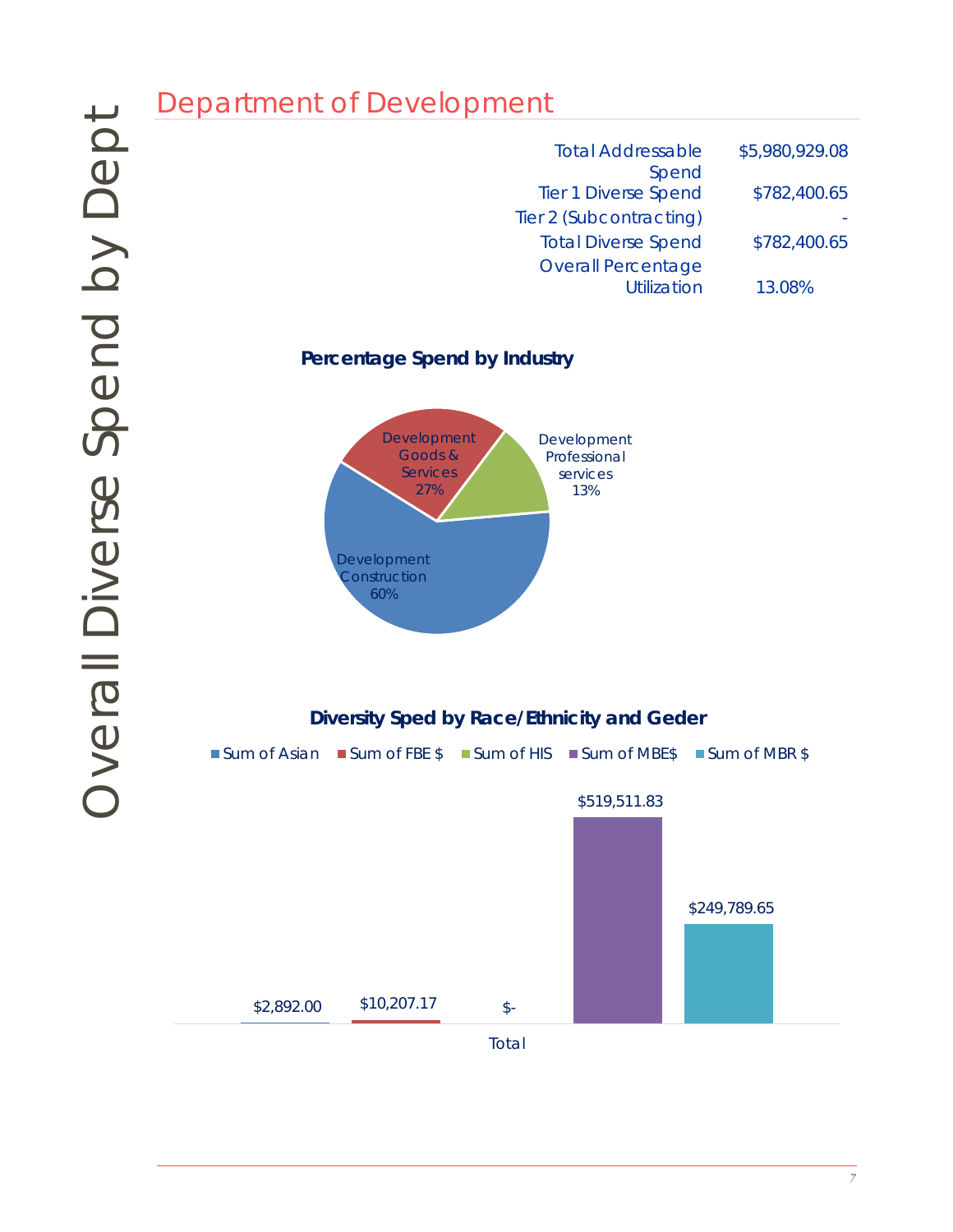| <b>Total Addressable</b>                 | \$664,260.18 |
|------------------------------------------|--------------|
| Spend<br><b>Tier 1 Diverse Spend</b>     | \$26,200.00  |
| Tier 2 (Subcontracting)                  |              |
| <b>Total Diverse Spend</b>               | \$26,200.00  |
| <b>Overall Percentage</b><br>Utilization | 3.94%        |

**Percentage Spend by Industry**



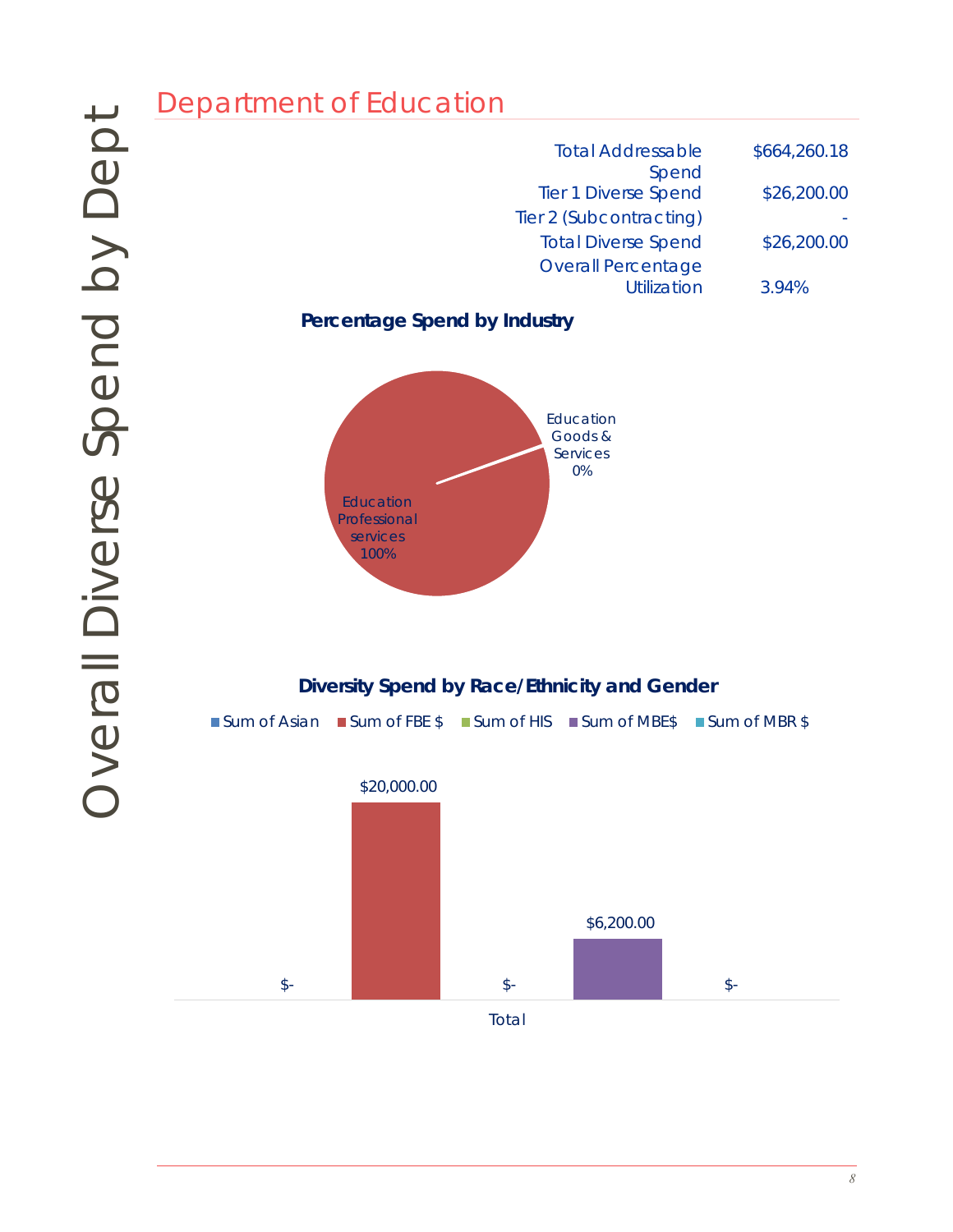| <b>Total Addressable</b><br>Spend | \$79,519,853.76 |
|-----------------------------------|-----------------|
| <b>Tier 1 Diverse Spend</b>       | \$3,681,609.22  |
| Tier 2 (Subcontracting)           | \$3,563.00      |
| <b>Total Diverse Spend</b>        | \$3,685,172.22  |
| <b>Overall Percentage</b>         |                 |
| <b>Utilization</b>                | 3.94%           |

**Percentage Spend by Industry**





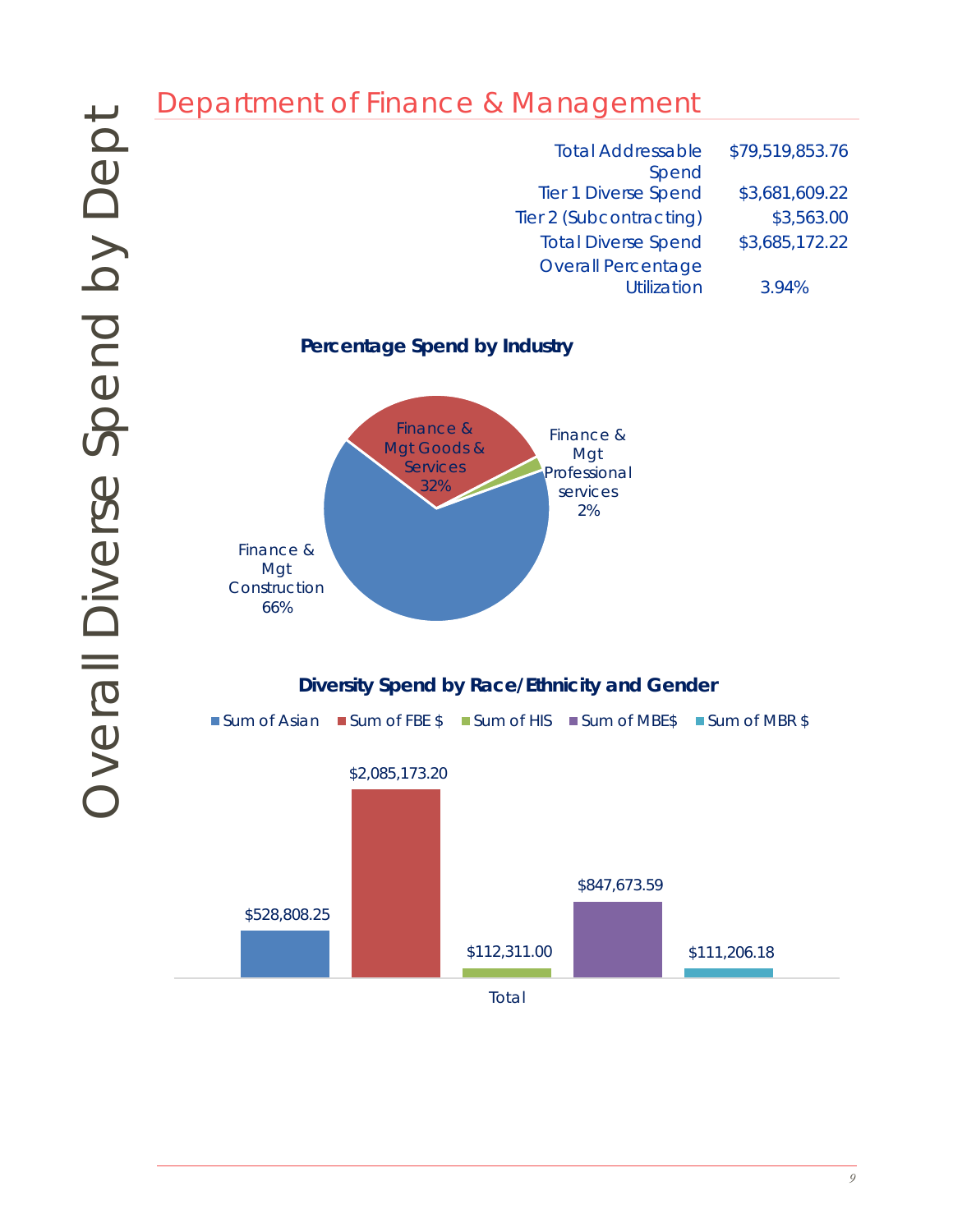| <b>Total Addressable</b>                        | \$3,217,859.84 |
|-------------------------------------------------|----------------|
| Spend<br><b>Tier 1 Diverse Spend</b>            | \$404,008,.93  |
| Tier 2 (Subcontracting)                         |                |
| <b>Total Diverse Spend</b>                      | \$404,008.93   |
| <b>Overall Percentage</b><br><b>Utilization</b> | 12.56%         |

## **Percentage Spend by Industry**



# **Diversity Spend by Race/Ethnicity and Gender**

■Sum of Asian ■Sum of FBE \$ ■Sum of HIS ■Sum of MBE\$ ■Sum of MBR \$

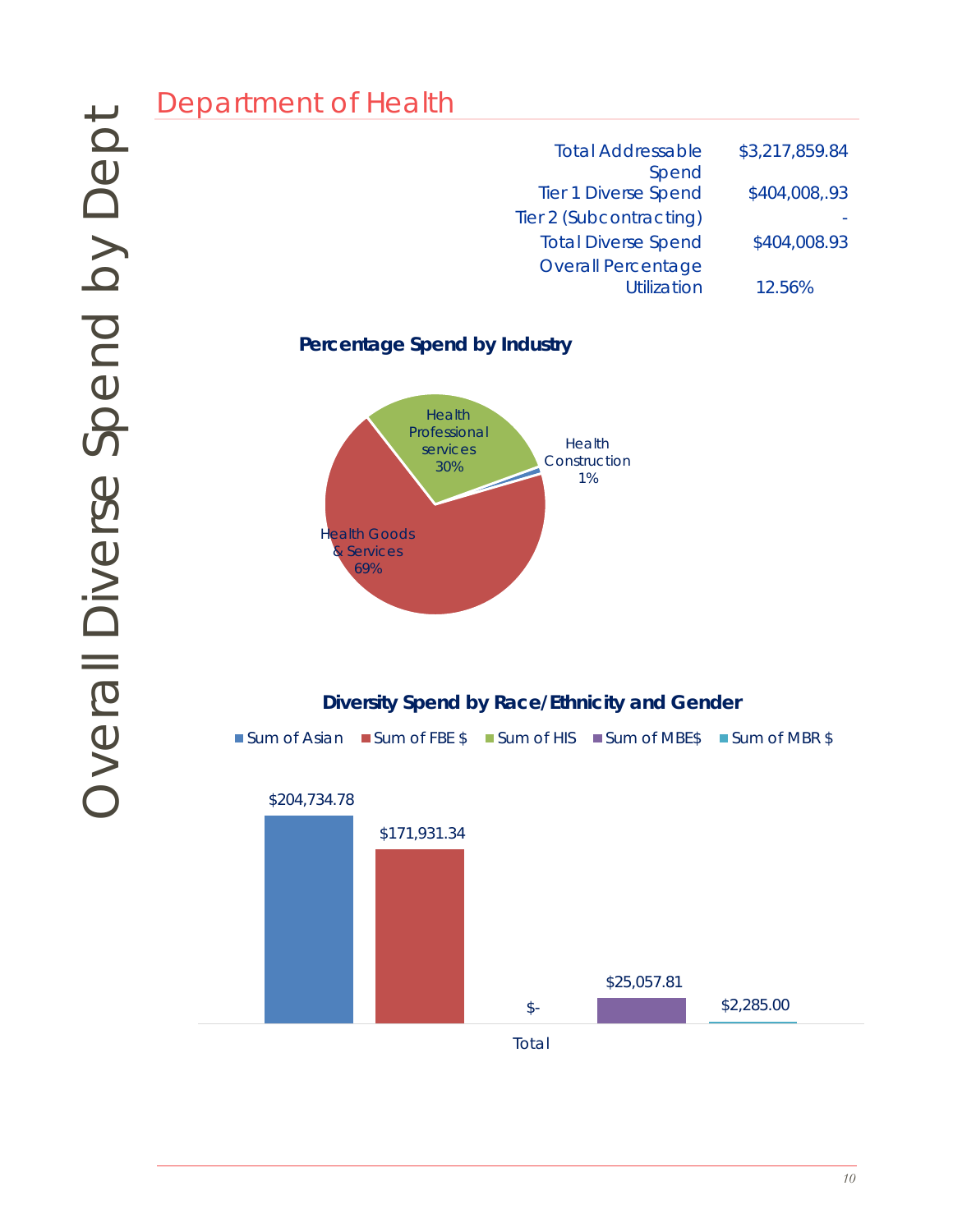| <b>Total Addressable</b><br>Spend | \$6,140,487.45 |
|-----------------------------------|----------------|
| <b>Tier 1 Diverse Spend</b>       | \$234,117.93   |
| Tier 2 (Subcontracting)           | \$370,800.00   |
| <b>Total Diverse Spend</b>        | \$604,917.93   |
| <b>Overall Percentage</b>         |                |
| <b>Utilization</b>                | 9.72%          |





Total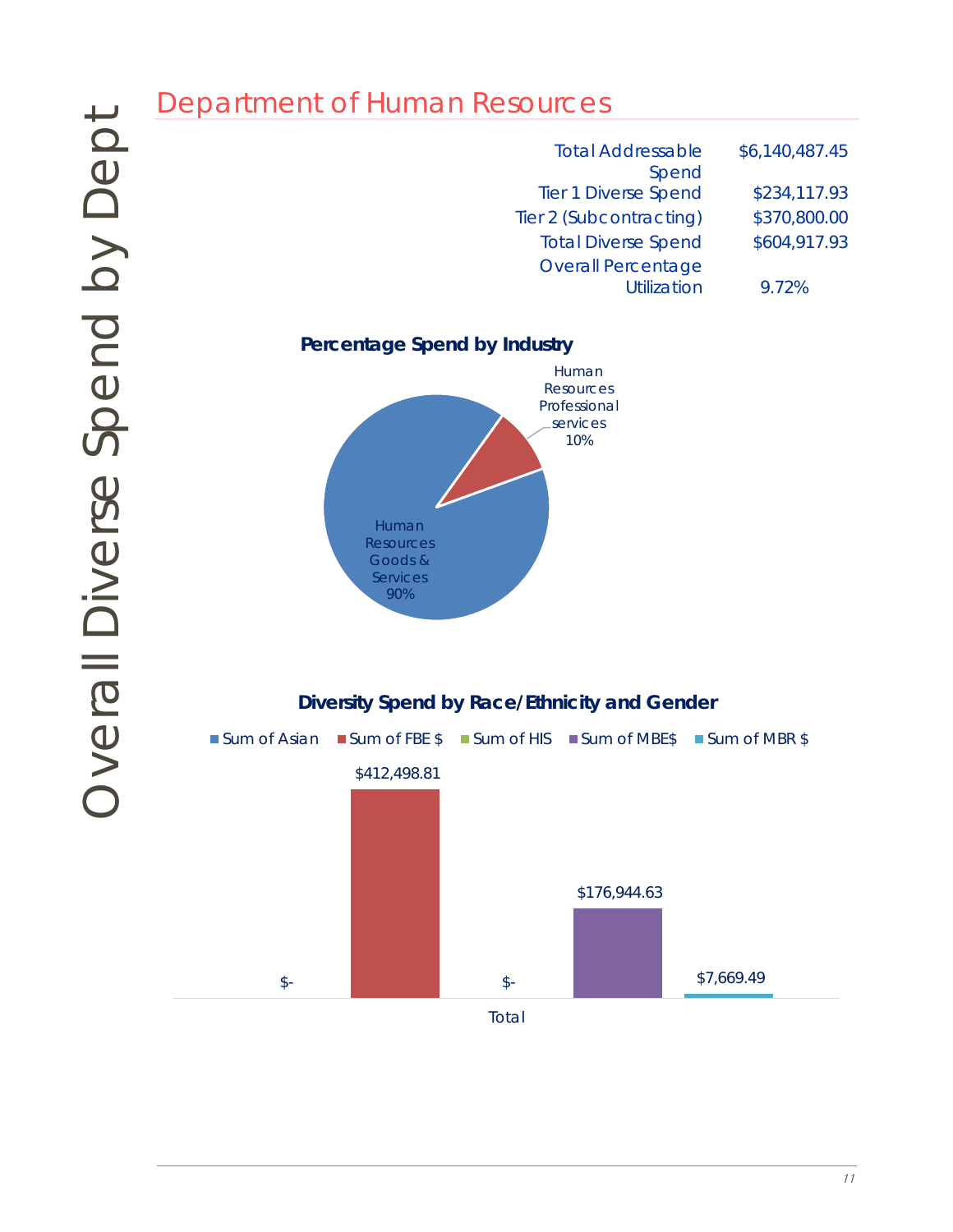| <b>Total Addressable</b>             | \$205,455.84 |
|--------------------------------------|--------------|
| Spend<br><b>Tier 1 Diverse Spend</b> | \$78,975.03  |
| Tier 2 (Subcontracting)              |              |
| <b>Total Diverse Spend</b>           | \$78,975.03  |
| <b>Overall Percentage</b>            |              |
| <b>Utilization</b>                   | 38.44%       |

**Percentage Spend by Industry**



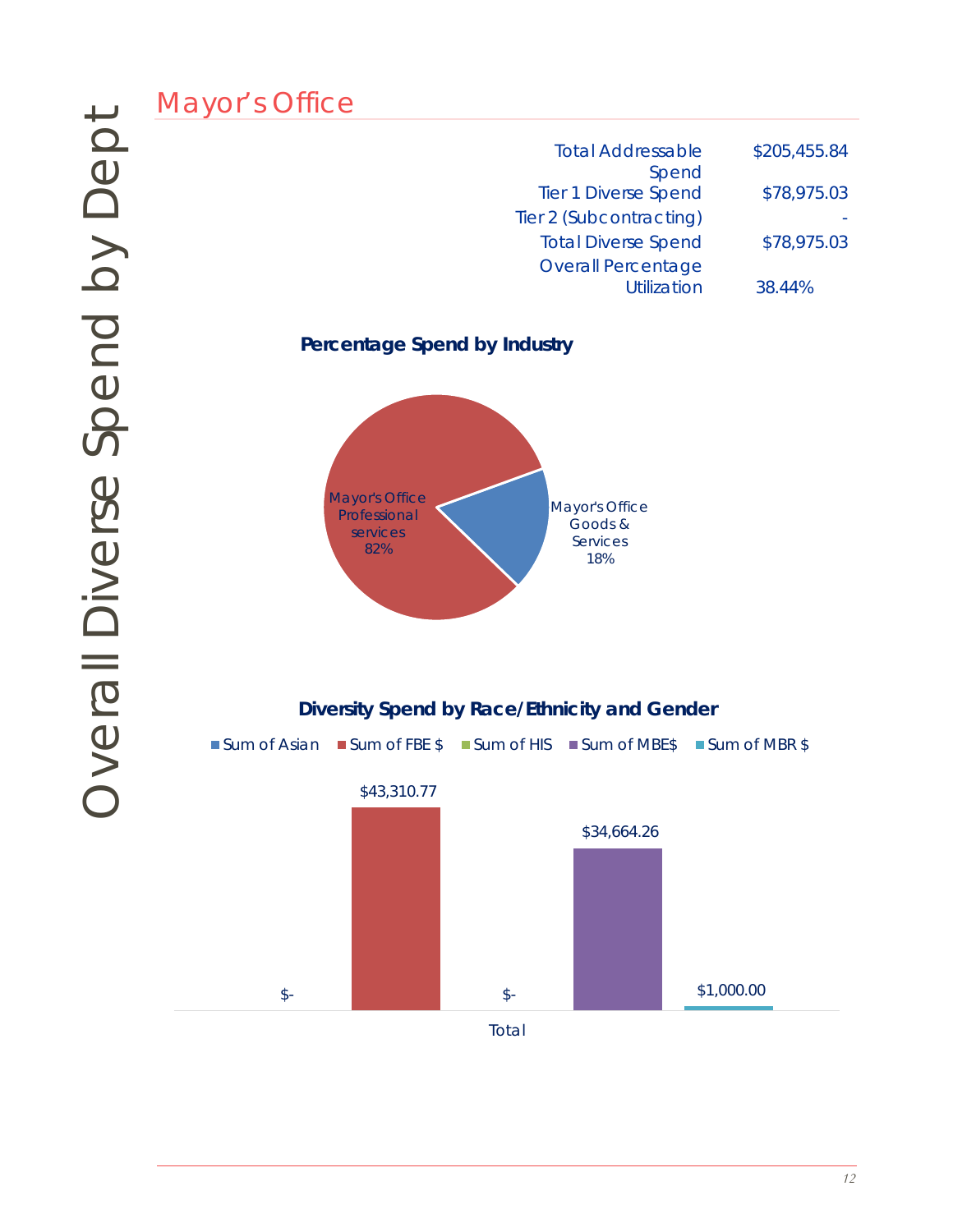| <b>Total Addressable</b>                        | \$38,124,851.01 |
|-------------------------------------------------|-----------------|
| Spend<br><b>Tier 1 Diverse Spend</b>            | \$599,999.25    |
| Tier 2 (Subcontracting)                         |                 |
| <b>Total Diverse Spend</b>                      | \$599,999.25    |
| <b>Overall Percentage</b><br><b>Utilization</b> | 1.57%           |

# **Percentage Spend by Industry**



**Diversity Spend by Race/Ethnicity and Gender**

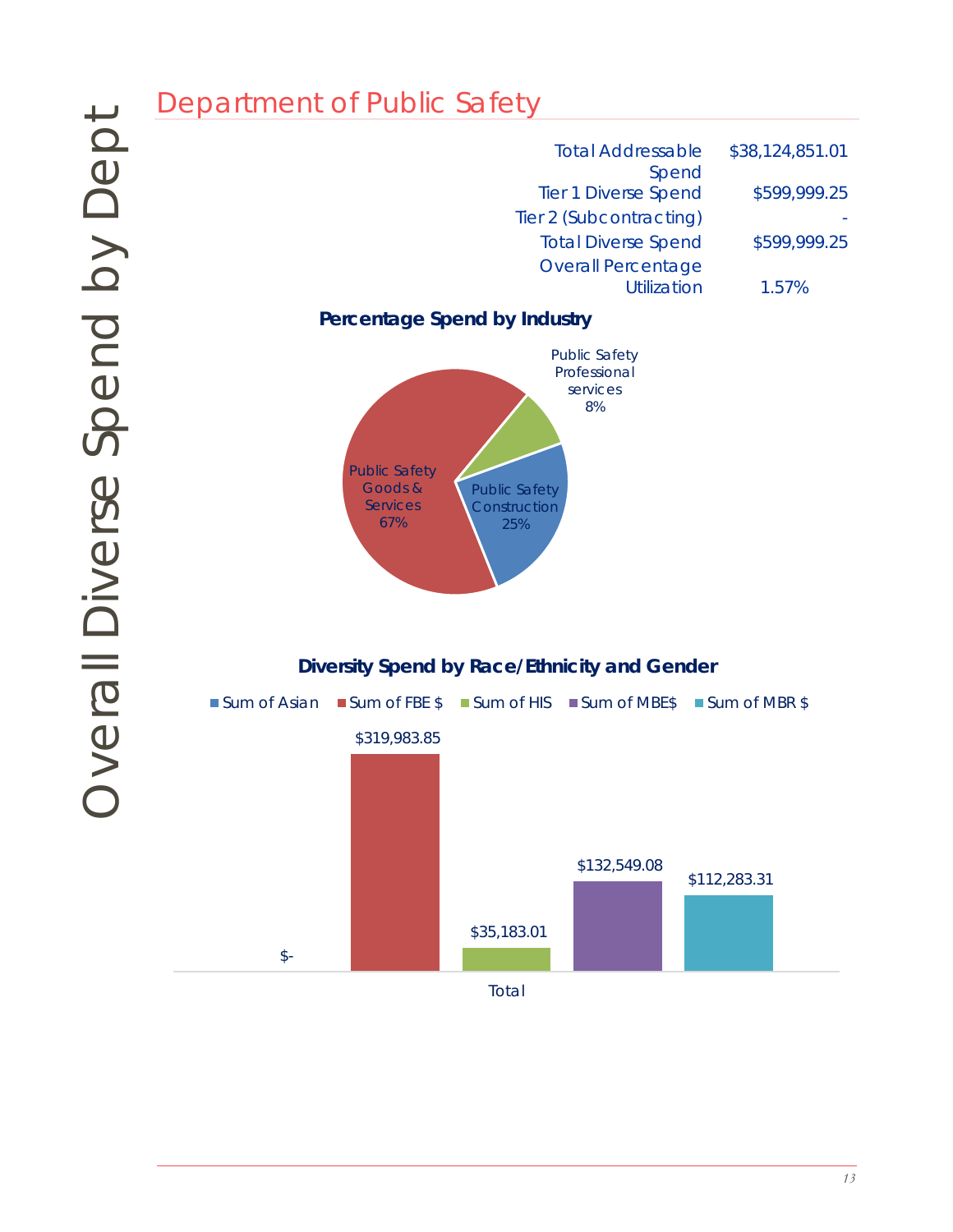# Department of Public Service<br>
The Territor The Territor<br>
Overcentage Spend by Industry<br>
Overcentage Spend by Industry<br>
Overcentage Spend by Nace/Eth<br>
Sum of Asian<br>
Sum of RBE Stram of HIS<br>
Sum of Asian<br>
Sum of RBE Stram of **Diversity Spend by Race/Ethnicity and Gender** Total Addressable \$115,740,295.97 Spend Tier 1 Diverse Spend \$1,844,081.24 Tier 2 (Subcontracting) \$2,470,178.74 Total Diverse Spend \$4,314,259.98 Overall Percentage Utilization 3.73% Public Service **Construction** 86% Public Service Goods & Services 7% Public Service Professional services 7% **Percentage Spend by Industry**



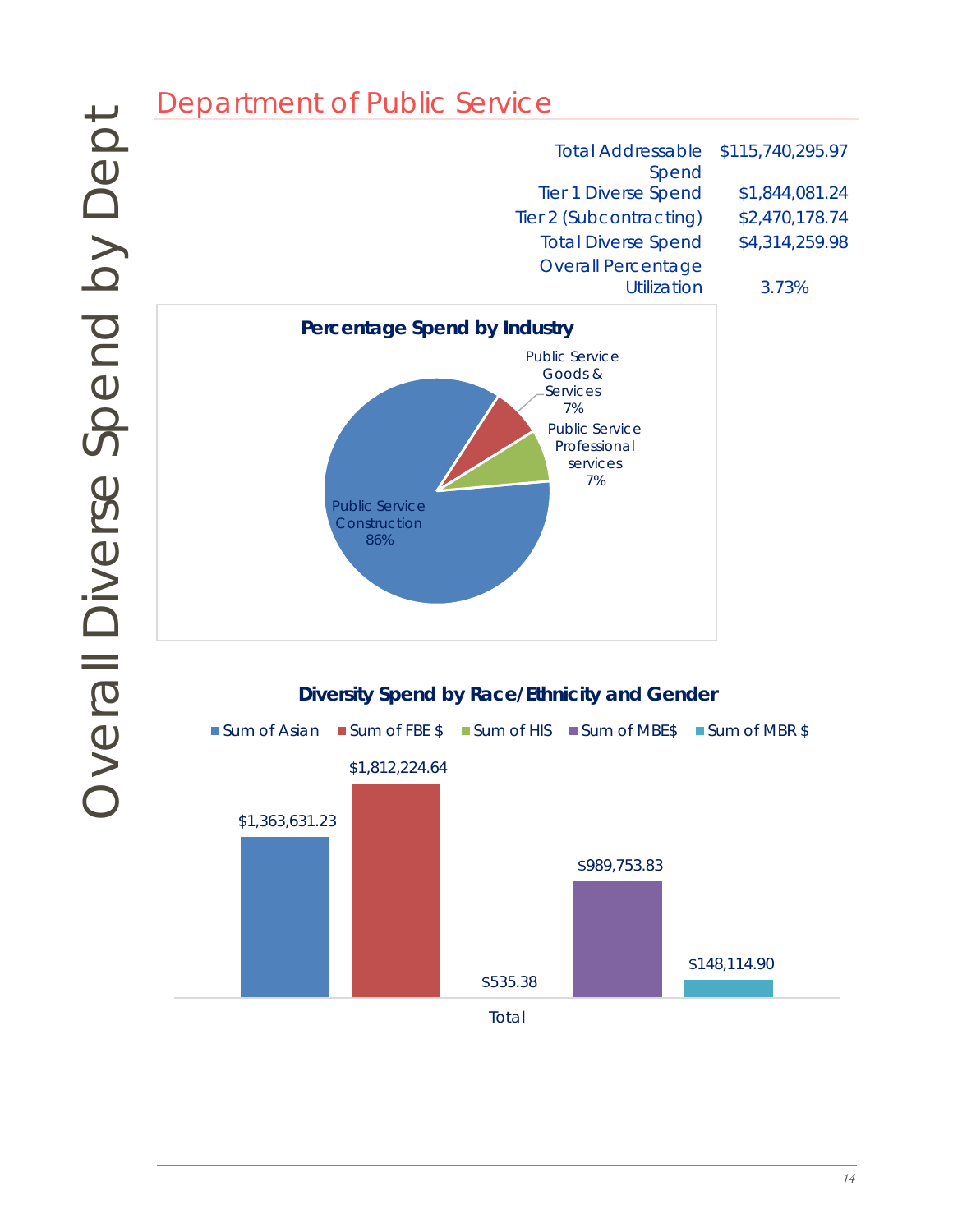

\* Loan funding has been removed from the total addressable spend amount.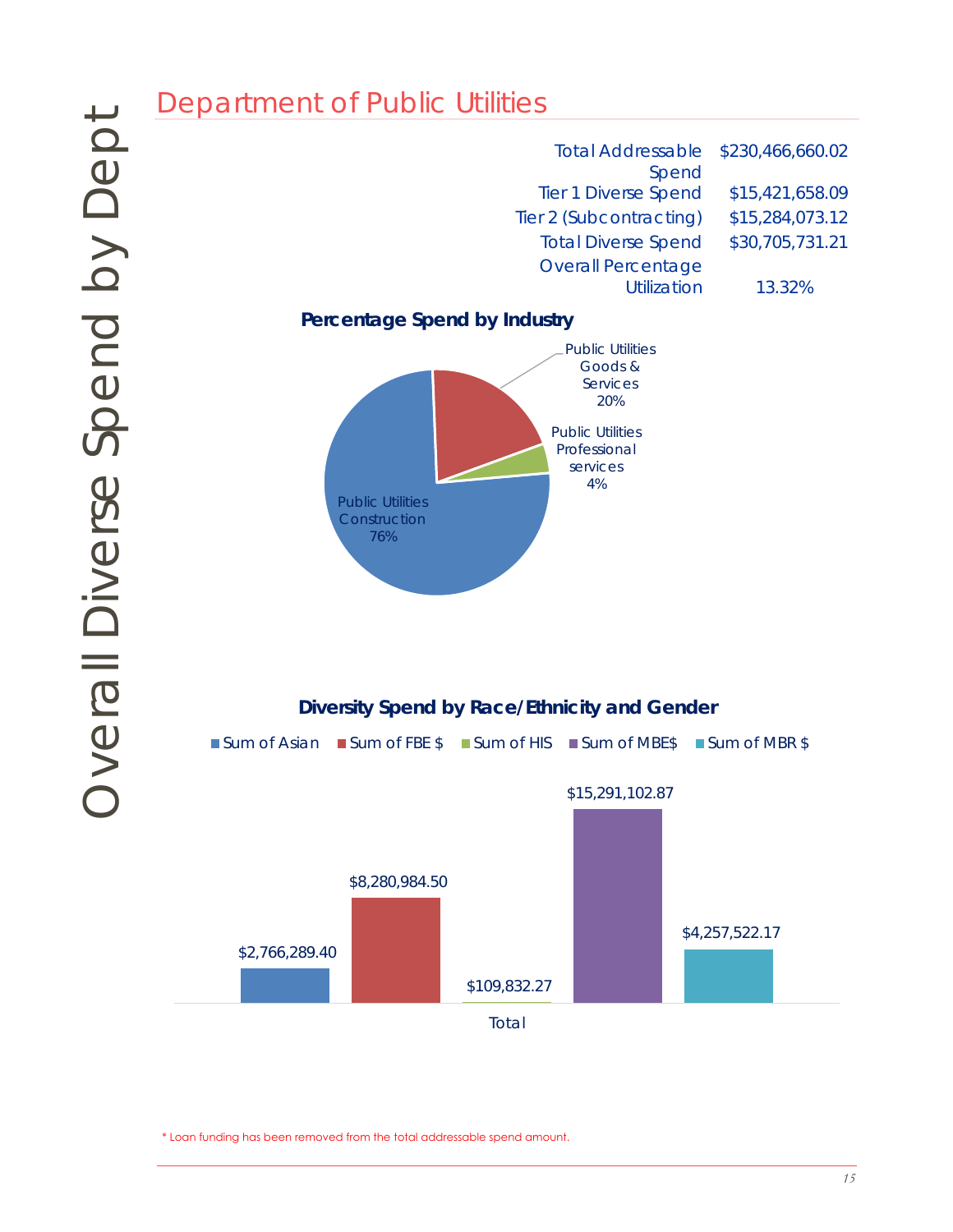| <b>Total Addressable</b>             | \$29,375,048.72 |
|--------------------------------------|-----------------|
| Spend<br><b>Tier 1 Diverse Spend</b> | \$1,600,952.63  |
| Tier 2 (Subcontracting)              |                 |
| <b>Total Diverse Spend</b>           | \$1,600,952.63  |
| <b>Overall Percentage</b>            |                 |
| <b>Utilization</b>                   | 5.45%           |